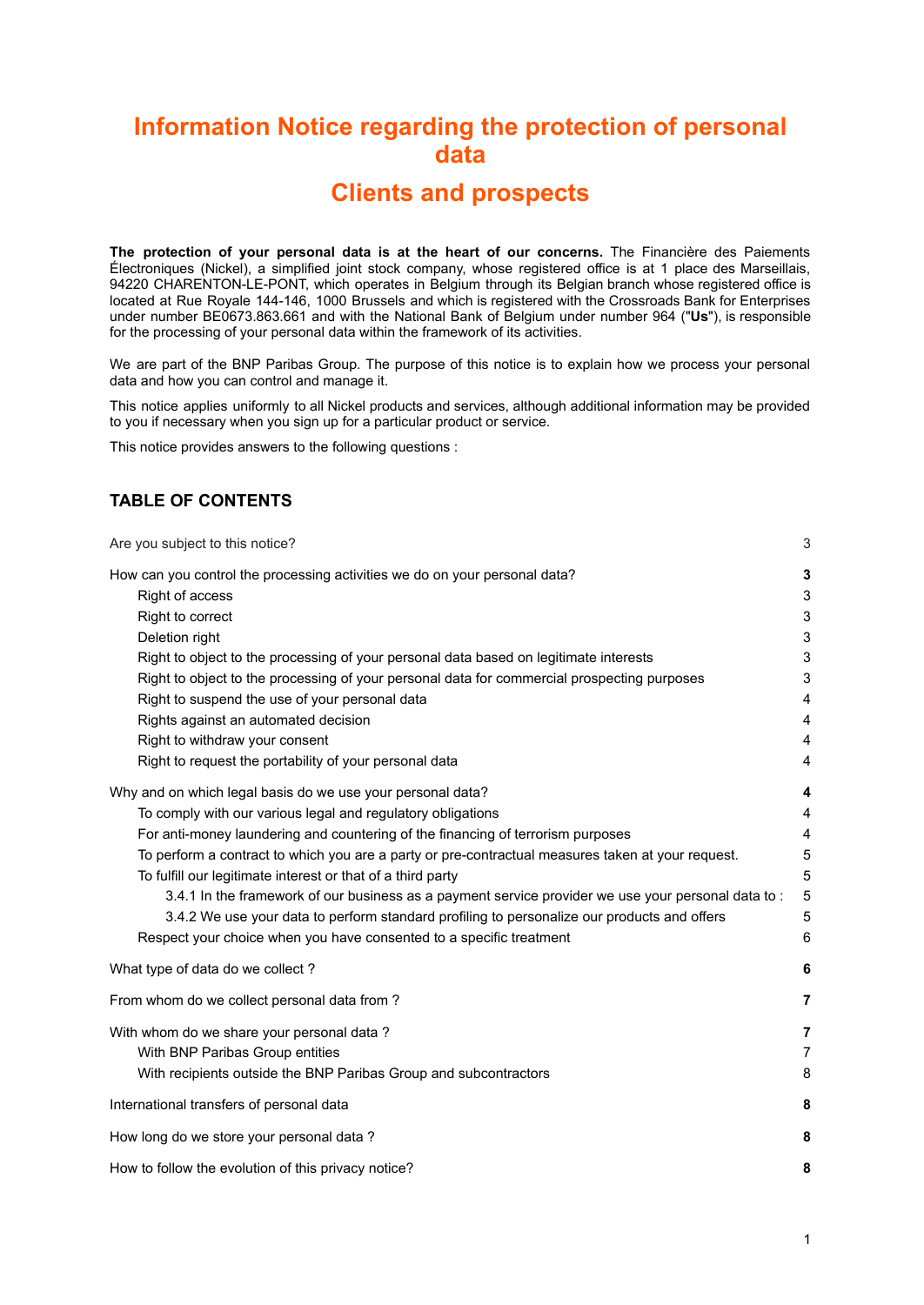| How to contact us?                                                                          | 9  |
|---------------------------------------------------------------------------------------------|----|
| Schedule 1 - Processing of personal data to combat money laundering and terrorist financing | 10 |
| Schedule 2 - Storage date                                                                   | 12 |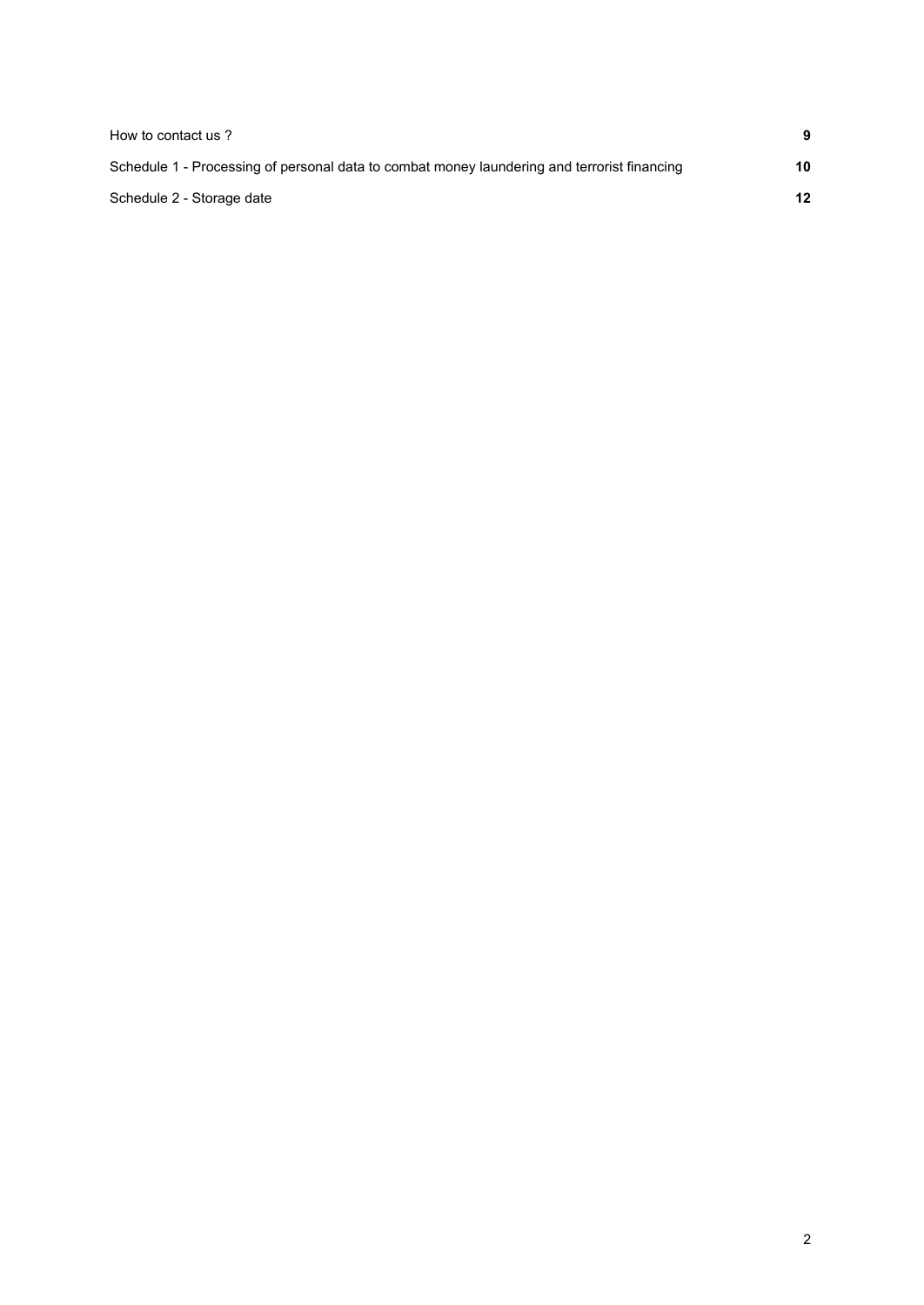## <span id="page-2-0"></span>**1. Are you subject to this notice ?**

This Privacy Notice applies to you if you are ("**You**"):

- one of our customers;
- a member of our customer family. Indeed, our customers may occasionally share with us information about their family when it is necessary to provide them with a product or service or to get to know them better;
- a person interested in our products or services when you provide us with your personal data (in an agency, on our websites and applications, during events or sponsorship operations) so that we can contact you.

When you provide us with personal data related to other people, please make sure that you inform them about the disclosure of their personal data and invite them to read this Privacy Notice. We will ensure that we will do the same whenever possible (e.g., when we have the person's contact details).

## **2. How can you control the processing activities we do on your personal data?**

You have rights that allow you to exercise meaningful control over your personal data and how we process it.

If you wish to exercise the rights described below, please send us an email request to personaldata@nickel.eu with a copy of your identification attached. This document confirms that you are the originator of the request and allows us to process it as soon as possible.

If you have any questions regarding the use of your personal data under this notice, please contact our Data Protection Officer at the following address: personaldata@nickel.eu.

In addition to the rights mentioned below, you may lodge a complaint with the DPA (Data Protection Authority).

<span id="page-2-1"></span>In accordance with the applicable regulations, you have the following rights:

#### **2.1. Right of Access**

You can directly access some data from your client account on our website or via the Nickel mobile application.

If you wish to have access to your personal data, we will provide you with a copy of the personal data you requested as well as information relating to their processing, on your explicit request.

Your right of access may be limited in the cases foreseen by laws and regulations. This is the case with the regulation relating to anti-money laundering and countering the financing of terrorism, which prohibits us from giving you direct access to your personal data processed for this purpose. In this case, you must exercise your right of access with the DPA, which will request the data from us.

#### **2.2. Right to correct**

<span id="page-2-2"></span>Where you consider that your personal data are inaccurate or incomplete, you can request that such personal data be modified or completed accordingly. In some cases, supporting documentation may be required.

#### **2.3. Deletion right**

<span id="page-2-3"></span>If you wish, you may request the deletion of your personal data, to the extent permitted by law.

#### **2.4. Right to object to the processing of your personal data based on legitimate interests**

<span id="page-2-4"></span>If you do not agree with a processing activity based on a legitimate interest, you can object to it, on grounds relating to your particular situation, by informing us precisely of the processing activity involved and the reasons for the objection. We will cease processing your personal data unless there are compelling legitimate grounds for doing so or it is necessary for the establishment, exercise or defense of legal claims.

## **2.5. Right to object to the processing of your personal data for commercial prospecting purposes**

<span id="page-2-5"></span>You have the right to object at any time to the processing of your personal data for commercial prospecting purposes, including profiling, insofar as it is linked to such prospecting.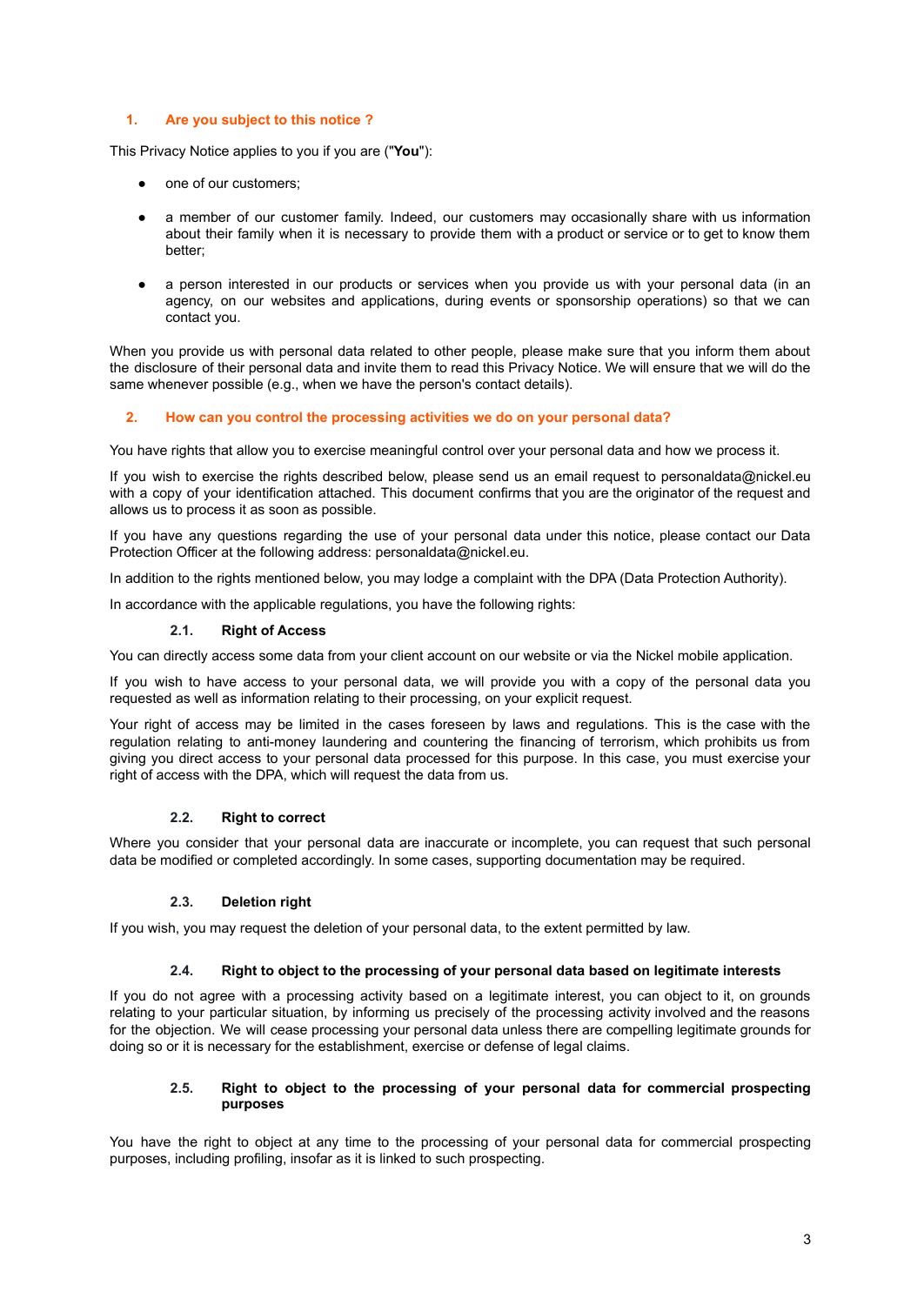## **2.6. Rights to suspend the use of your personal data**

<span id="page-3-0"></span>If you question the accuracy of the personal data we use or object to the processing of your personal data, we will verify or review your request. You may request that we suspend the use of your personal data while we review your request.

## **2.7. Rights against an automated decision**

<span id="page-3-1"></span>As a matter of principle, you have the right not to be subject to a decision based solely on automated processing based on profiling or otherwise that has a legal effect or significantly affects you. However, we may automate such a decision if it is necessary for the entering into or performance of a contract with us, authorised by regulation or if you have given your consent.

In any event, you have the right to challenge the decision, express your views and request the intervention of a competent person to review the decision.

#### **2.8. Right to withdraw your consent**

<span id="page-3-2"></span>If you have given your consent to the processing of your personal data, you can withdraw this consent at any time.

## **2.9. Right to request the portability of your personal data**

<span id="page-3-3"></span>You may request a copy of the personal data you have provided to us in a structured, commonly used and machine-readable format. Where technically feasible, you may request that we provide this copy to a third party.

#### <span id="page-3-4"></span>**3. Why and on which legal basis do we use your personal data?**

L'objectif de cette section est de vous expliquer pourquoi nous traitons vos données personnelles et sur quelle base légale nous nous reposons pour le justifier.

<span id="page-3-5"></span>Vos données personnelles sont traitées pour :

#### **3.1. To comply with our various legal and regulatory obligations**

Vos données personnelles sont traitées lorsque cela est nécessaire pour nous permettre de respecter les réglementations auxquelles nous sommes soumis, notamment en tant que prestataire de services de paiement.

Nous utilisons vos données personnelles pour :

- monitor operations and transactions to identify those which deviate from the normal routine/patterns (e.g., when you withdraw a large sum of money in a country other than your place of residence);
- manage and report risks (financial, credit, legal, compliance or reputational risks etc.) that the BNP Paribas Group could incur in the context of its activities;
- assist the fight against tax fraud and fulfill tax control and notification obligations;
- record transactions for accounting purposes;
- prevent, detect and report risks related to Corporate Social Responsibility and sustainable development;
- detect and prevent bribery;
- comply with the provisions applicable to trust service providers issuing electronic signature certificates;
- exchange and report different operations, transactions or orders or reply to an official request from a duly authorized local or foreign financial, tax, administrative, criminal or judicial authorities, arbitrators or mediators, law enforcement, state agencies or public bodies.

## **3.2. For anti-money laundering and countering of the financing of terrorism purposes**

<span id="page-3-6"></span>As part of a banking Group, we must have a robust system of anti-money laundering and countering of terrorism financing (AML/TF) in each of our entities managed centrally, as well as a system for applying local, European and international sanctions.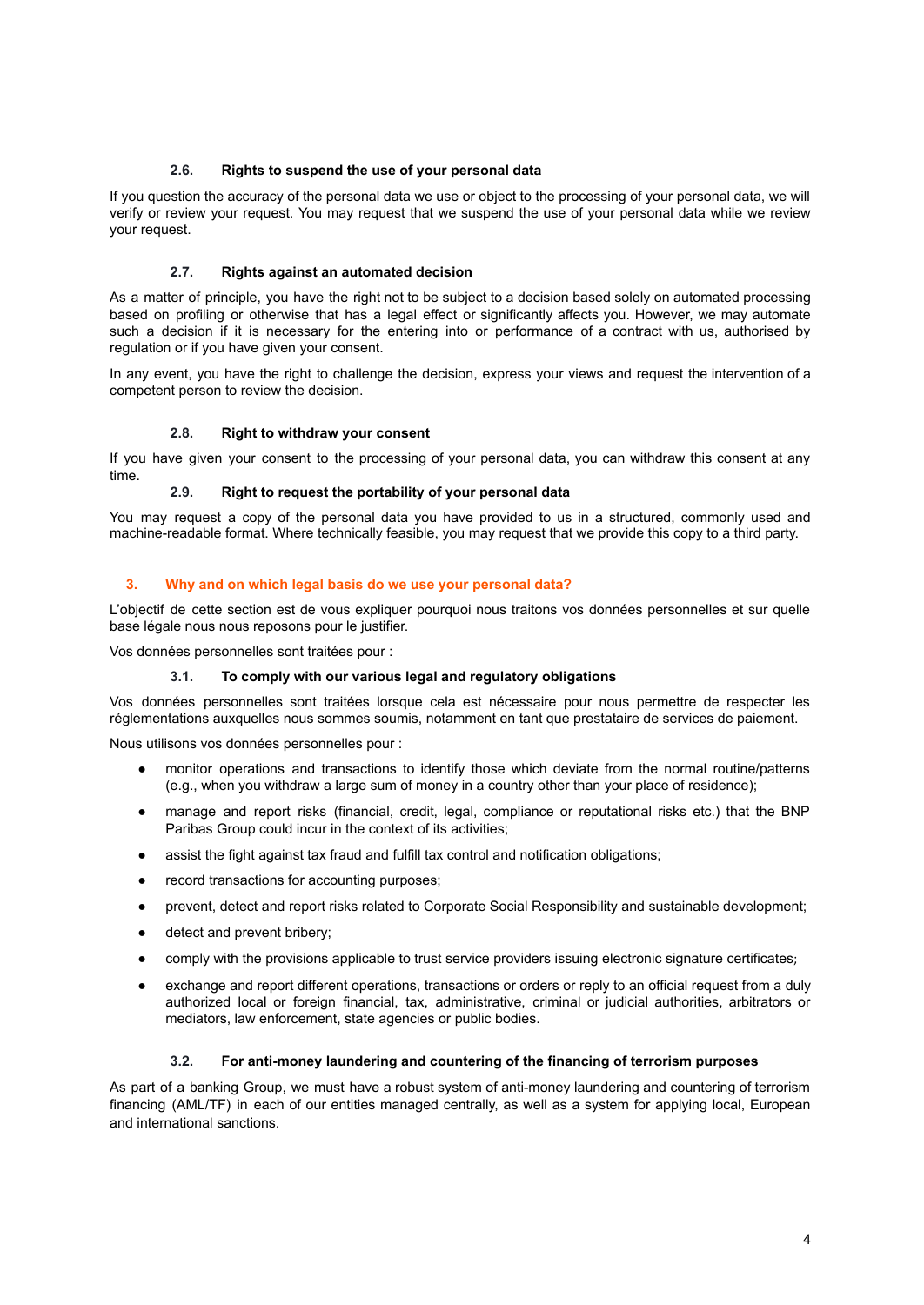In this context, we are joint controllers with BNP Paribas SA, the parent company of the BNP Paribas Group (the term "We" in this section also includes BNP Paribas SA).

The processing activities performed to meet these legal obligations are detailed in **Schedule 1**.

#### **3.3. To perform a contract to which you are a party or pre-contractual measures taken at your request**

<span id="page-4-0"></span>Your personal data are processed when they are necessary for the conclusion or execution of a contract to :

- subscribe (in particular by electronic signature) to products and services distributed by Nickel;
- provide Nickel's products and services in accordance with the General Terms and Conditions and Tariffs, in particular to enable you to pay and be paid;
- respond to your requests and assist you in your dealings;
- ensure the settlement of your estate.

## **3.4. To fulfil our legitimate interest or that of a third party**

<span id="page-4-1"></span>Where we base a processing on legitimate interest, we will balance that interest against your interests or fundamental rights and freedoms to ensure that there is a fair balance between them. If you would like more information about the legitimate interest pursued by a processing, please contact us using the contact details provided in Section 10 "How to contact us" below.

## <span id="page-4-2"></span>**3.4.1 In the framework of our business as a payment service provider we use your personal data to :**

- Manage the risks to which we are exposed:
	- we keep evidence of transactions, including in electronic format;
	- Monitor your transactions to manage, prevent and detect fraud;
	- We collect debts;
	- process legal claims and defences in the event of litigation;
- Improve cybersecurity, manage our platforms and websites, and ensure business continuity;
- Improve the automation and efficiency of our business processes and customer services (e.g., tracking your requests and improving your satisfaction based on data collected during our interactions with you such as emails or chats);
- Assist you in managing your budget by automatically categorizing your transaction data.
- To conduct statistical studies and develop predictive and descriptive models for :
	- commercial: to identify the products and services we could offer you to best meet your needs, to create new offers or identify new trends among our customers, to develop our commercial policy taking into account our customers' preferences;
	- security: to prevent potential incidents and improve security management;
	- compliance (such as anti-money laundering and anti-terrorist financing) and risk management;
	- combatting fraud;
- <span id="page-4-3"></span>● Organize contests, promotional operations, conduct opinion and customer satisfaction surveys.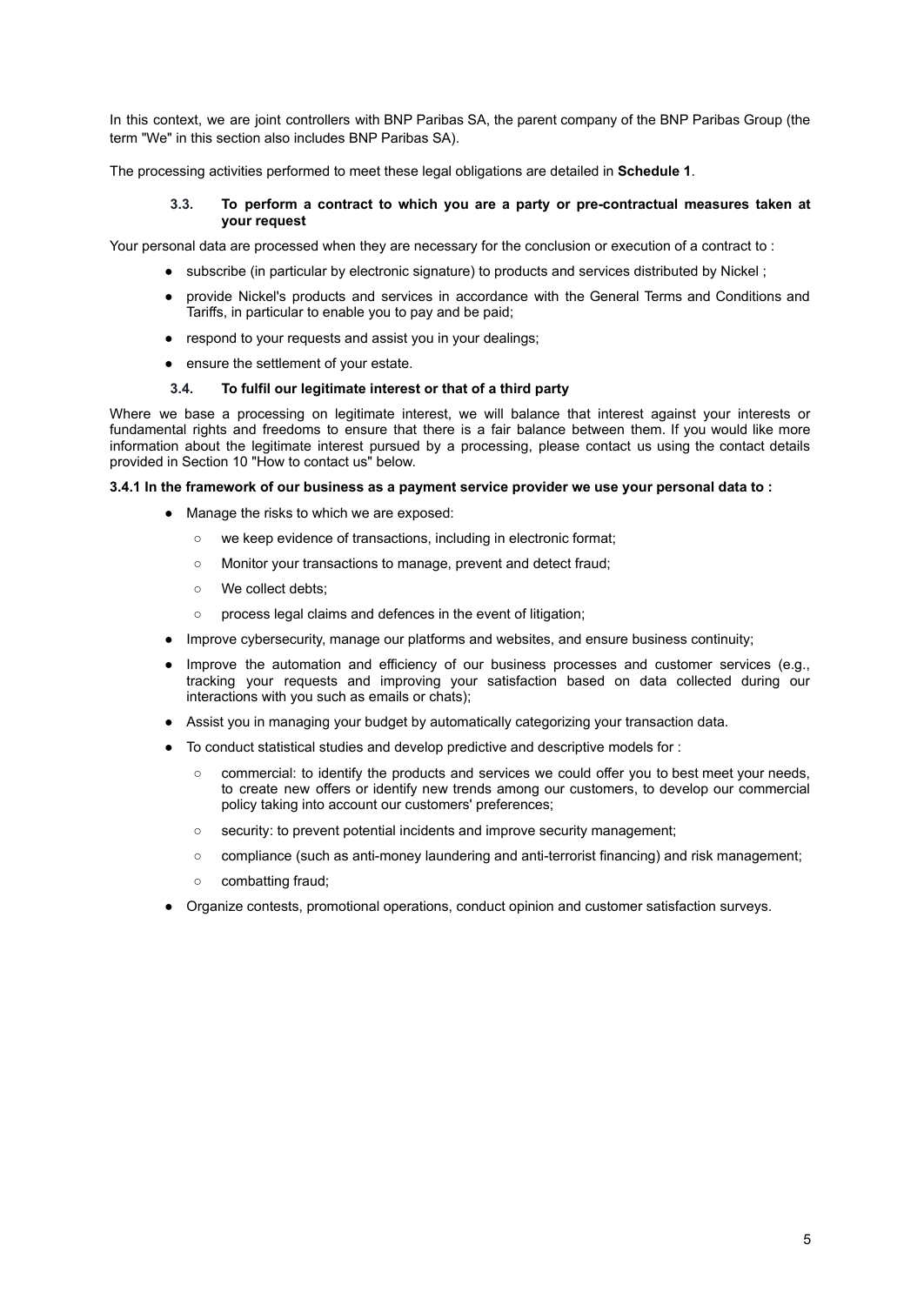## **3.4.2 We use your data to perform standard profiling to personalise our products and offers**

To enhance your experience and satisfaction, we need to determine which customer group you belong to. For this purpose, we build a standard profile from relevant data that we select from the following information:

- what you have directly communicated to us during our interactions with you or when you subscribe to a product or service;
- resulting from your use of our products or services such as those related to your accounts including the balance of the accounts, regular or atypical movements, the use of your card abroad as well as the automatic categorization of your transaction data (e.g., the distribution of your expenses and your receipts by category as is visible in your customer area);
- from your use of our various channels: websites and applications (e.g., if you are digitally savvy,;

Unless you object, we will perform this customization based on standard profiling. We may go further to better meet your needs, if you consent, by performing a tailor-made customization as described below.

## **3.5. Respect your choice when you have consented to a specific treatment**

<span id="page-5-0"></span>For certain processing of personal data, we will give you specific information and ask for your consent. We remind you that you can withdraw your consent at any time.

In particular, we ask for your consent for:

- Customized personalization of our offers and products or services based on more sophisticated profiling to anticipate your needs and behavior;
- Any electronic offer of products and services not similar to those you have subscribed to or products and services of our trusted partners;
- Use your navigation data (cookies) for commercial purposes or to enrich the knowledge of your profile.

You may be asked to provide further consent to the processing of your personal data where necessary.

## <span id="page-5-1"></span>**4. What type of data do we collect ?**

#### *Direct collection*

We collect and use your personal data, meaning any information that identifies or allows one to identify you.

Depending among others on the types of product or service we provide to you and the interactions we have with you, we collect various types of personal data about you, including:

- **Identification information**: e.g., full name, gender, place and date of birth, nationality, identity card number, passport number, photograph, signature);
- **Contact information**: (private or professional) postal address, e-mail address, phone number;
- **Information relating to your family situation**: e.g., marital status, number of children and age,
- **Financial and fiscal information:** e.g. salary, other revenues, asset-value, fiscal identification number, tax status, country of residence;
- **Lifestyle**: hobbies and interests, travel, your environment (nomadic, sedentary);
- **Education and employment information:** e.g., level of education, employment, employer's name and remuneration;
- **Banking and financial information related to the products and services you hold**: e.g., payment account details, payment card number, money transfers,domiciliations, data on the beneficiary or principal, payment incidents;
- **Transaction data:** e.g. account movements and balances, transactions including beneficiary's data such as full names, addresses and contact details as well as details of bank transactions, amount, date, time and type of transaction (credit card, transfer, direct debit);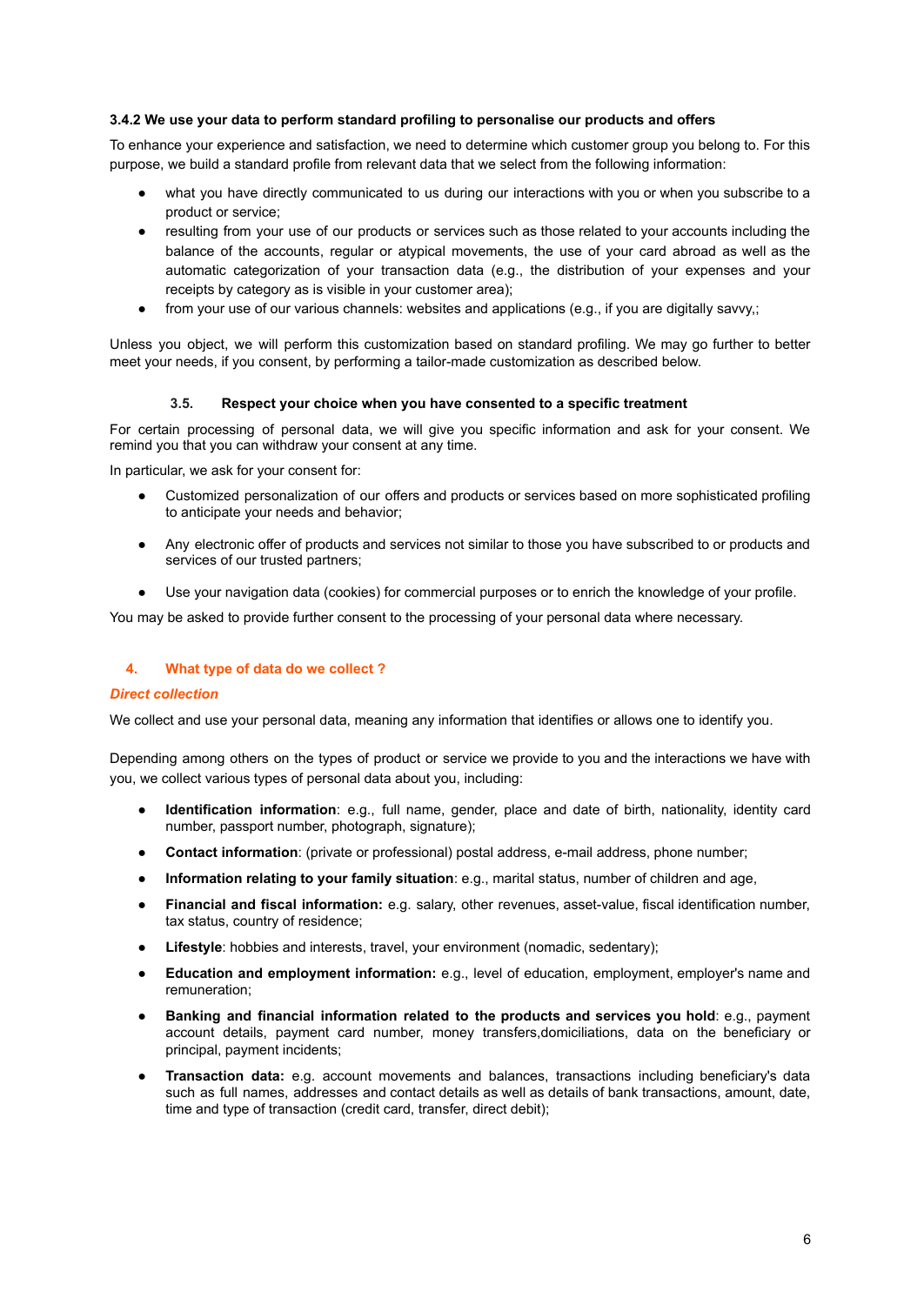- **Data relating to your habits and preferences in relation to the use of our products and services**;
- **Data collected in the context of your interactions with us, our customer and commercial services, our website, our mobile application, our official pages on social networks:** for example, your comments, suggestions, needs collected during our exchanges with you online during telephone communications (conversation), email discussions, exchanges on our pages on social networks and your last complaints. Your connection and tracking data such as cookies and tracers for non-advertising or analytical purposes on our websites, our online services, our applications, our pages on social networks;
- Geolocation data: e.g., showing locations of withdrawals or payments for security reasons, or to identify the location of the nearest branch or service suppliers for you;
- **Data about your devices (mobile phone, computer, tablet, etc**.): IP address, geolocation, technical specifications and uniquely identifying data;
- **Personalized login credentials or security features** used to connect you to your personal client space on the Nickel website and mobile application.

We may collect sensitive data such as health data, biometric data, or data relating to criminal offences, subject to compliance with the strict conditions set out in data protection regulations.

## *Indirect collection*

We may also collect information about you indirectly even though you are not a Nickel customer, including:

- Identification, contact and digital activity data of prospects;
- Identification and contact data of legal representatives, family members, heirs, debtors (e.g., in the event of bankruptcy proceedings or overindebtedness), corporate officers.
- <span id="page-6-0"></span>**5. From whom do we collect personal data from ?**

We collect personal data directly from you; however, we may also collect personal data from other sources.

We sometimes collect data from public sources:

- publications/databases made available by official authorities or third parties (e.g., the Official Belgian Gazette, the Crossroads Database for Enterprises);
- websites/social media pages of legal entities or business clients containing information that you have disclosed (e.g., your own website or social media page);
- public information such as that published in the press.

We also collect personal data from third parties:

- from other BNP Paribas Group entities;
- from our customers (companies or individuals);
- from our business partners;
- from service providers of payment initiation and account aggregators (service providers of account information);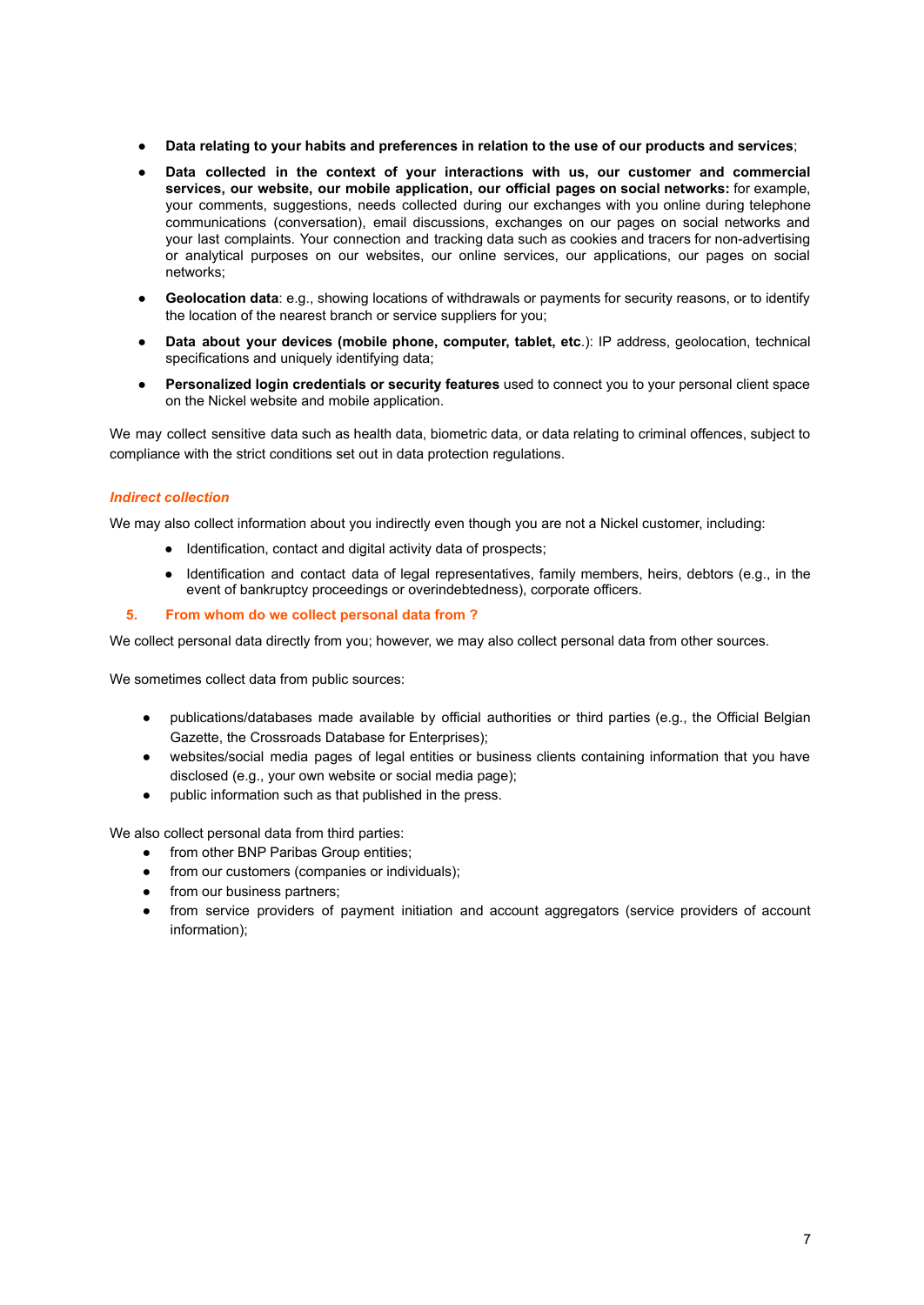## <span id="page-7-0"></span>**6. With whom do we share your personal data ?**

## **6.1. With BNP Paribas Group entities**

<span id="page-7-1"></span>As a member of the BNP Paribas Group, we work closely with the Group's other companies worldwide. Your personal data may therefore be shared between BNP Paribas Group entities, where necessary, to:

- comply with our various legal and regulatory obligations described above;
- fulfil our legitimate interests which are to manage, prevent and detect fraud;
- offer you access to all of BNP Paribas Group's products and services that best meet your needs and wishes;

## **6.2. With recipients outside the BNP Paribas Group and subcontractors**

<span id="page-7-2"></span>In order to fulfil some of the purposes described in this Privacy Notice, we may, where necessary, share your personal data with:

- processors which perform services on our behalf (e.g., IT services, logistics, printing services, telecommunication, debt collection services , advisory and distribution and marketing).
- banking and business partners, independent agents, intermediaries or brokers, financial institutions, counterparties, banks, correspondent banks, insurance companies, payment system operators, payment card issuers or intermediaries;
- local or foreign financial, tax, administrative, criminal or judicial authorities, arbitrators or mediators, public authorities or institutions (e.g., the National Bank of Belgium, Caisse des dépôts et des Consignations), to which we, or any member of the BNP Paribas Group, are required to disclose pursuant to:
	- at their request;
	- in connection with our defense, an action or proceeding;
	- in order to comply with any regulation or **recommendation** issued by a competent authority with respect to us or any member of the BNP Paribas Group;
- service providers of third-party payment (information on your bank accounts), for the purposes of providing a payment initiation or account information service if you have consented to the transfer of your personal data to that third party;
- certain regulated professions such as lawyers, notaries, or auditors when needed under specific circumstances (litigation, audit, etc.) as well as to our insurers or to an actual or proposed purchaser of the companies or businesses of the BNP Paribas Group.

#### <span id="page-7-3"></span>**7. International transfers of personal data**

In the case of international transfers from the European Economic Area (EEA) to a country outside the EEA, the transfer of your personal data may take place on the basis of a decision by the European Commission, where the country to which your data will be transferred has been recognized by the Commission as providing an adequate level of protection.

If we transfer your data to a country whose level of protection for your data has not been recognized as adequate by the European Commission, we will either rely on an exemption applicable to the specific situation (for example, if the transfer is necessary to perform a contract with you, such as when making an international payment) or we will take one of the following measures to ensure the protection of your personal data:

- standard contractual clauses approved by the European Commission;
- Binding corporate rules.

<span id="page-7-4"></span>To obtain a copy of these or to find out how to access them, you may send a written request to the address indicated in Section 10.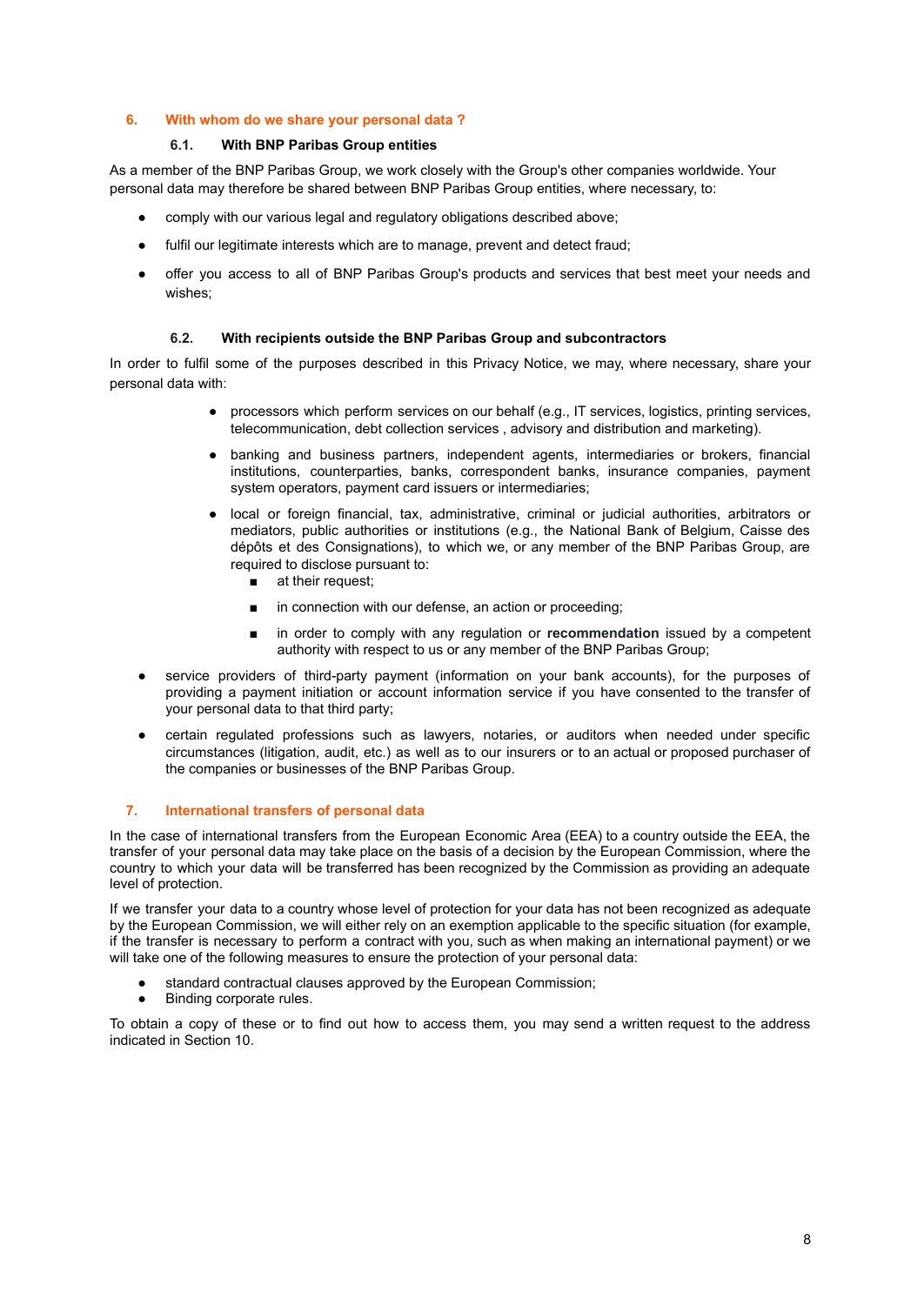## **8. How long do we store your personal data ?**

For more information on the retention periods of your data, you can consult **Schedule 2**.

## <span id="page-8-0"></span>**9. How to follow the evolution of this privacy notice? ?**

In a world where technologies are constantly evolving, we regularly review this notice and update it if necessary.

You can find this notice directly on our website ([https://nickel.eu/en-be\)](https://nickel.eu/en-be) in the "Legal documents" section.

We invite you to read the latest version of this notice online and we will inform you of any significant change through our website or via our usual communication channels.

## <span id="page-8-1"></span>**10. How to contact us ?**

**If you are a Nickel client,** you can exercise your right autonomously through your access rights, correction and withdrawal rights on your client space. You can exercise your deletion rights, rights regarding the transfer of data, limitation of usage by sending us an email at personaldata@nickel.eu.

The following articles of our help centre explain how to exercise your rights :

*How to request an export of my personal data?*

*How to modify my personal data (name, surname, email address, phone number, postal address)?*

*How to limit the treatment of my personal data?*

<span id="page-8-2"></span>*How to delete my personal data?*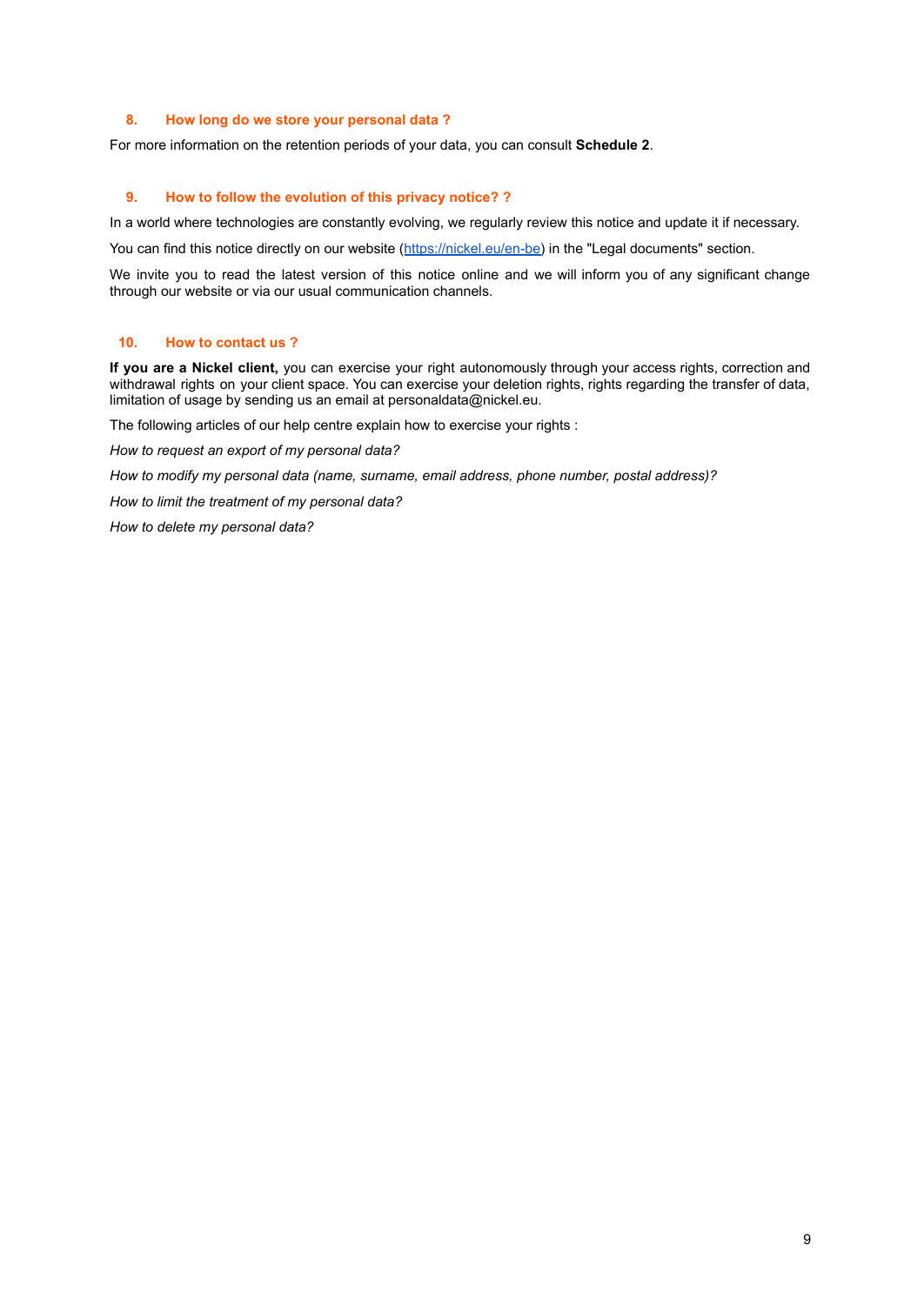#### **Schedule 1 - Processing of personal data to combat money laundering and the financing of terrorism**

We are part of a banking Group that must adopt and maintain a robust anti-money laundering and countering the financing of terrorism (AML/CFT) programme for all its entities managed at central level, an anti-corruption program, as well as a mechanism to ensure compliance with international Sanctions (i.e., any economic or trade sanctions, including associated laws, regulations, restrictive measures, embargoes, and asset freezing measures that are enacted, administered, imposed, or enforced by Belgium, the French Republic, the European Union, the U.S. Department of the Treasury's Office of Foreign Assets Control, and any competent authority in territories where BNP Paribas Group is established).

In this context, we act as joint controllers together with BNP Paribas SA, the parent company of the BNP Paribas Group (the term "we" used in this appendix therefore also covers BNP Paribas SA).

To comply with AML/CFT obligations and with international Sanctions, we carry out the processing operations listed hereinafter to comply with our legal obligations:

- A Know Your Customer (KYC) program reasonably designed to identify, verify and update the identity of our customers, including where applicable, their respective beneficial owners and proxy holders;
- Enhanced due diligence for high-risk clients, Politically Exposed Persons or "PEPs" (PEPs are persons defined by the regulations who, due to their function or position (political, jurisdictional or administrative), are more exposed to these risks), and for situations of increased risk;
- Written policies, procedures and controls reasonably designed to ensure that the Bank does not establish or maintain relationships with shell banks;
- A policy, based on the internal assessment of risks and of the economic situation, to generally not process or otherwise engage, regardless of the currency, in activity or business:
	- o for, on behalf of, or for the benefit of any individual, entity or organisation subject to Sanctions by Belgium, the French Republic, the European Union, the United States, the United Nations, or, in certain cases, other local sanctions in territories where the Group operates;
	- o involving directly or indirectly sanctioned territories, including Crimea/Sevastopol, Cuba, Iran, North Korea, or Syria;
	- o involving financial institutions or territories which could be connected to or controlled by terrorist organisations, recognised as such by the relevant authorities in Belgium, France, the European Union, the U.S. or the United Nations.
- Customer database screening and transaction filtering reasonably designed to ensure compliance with applicable laws;
- Systems and processes designed to detect and report suspicious activity to the relevant regulatory authorities;
- A compliance program reasonably designed to prevent and detect bribery and influence peddling in accordance with the Belgian anti-bribery legislative package, the "Sapin II" law, the U.S FCPA, and the UK Bribery Act.